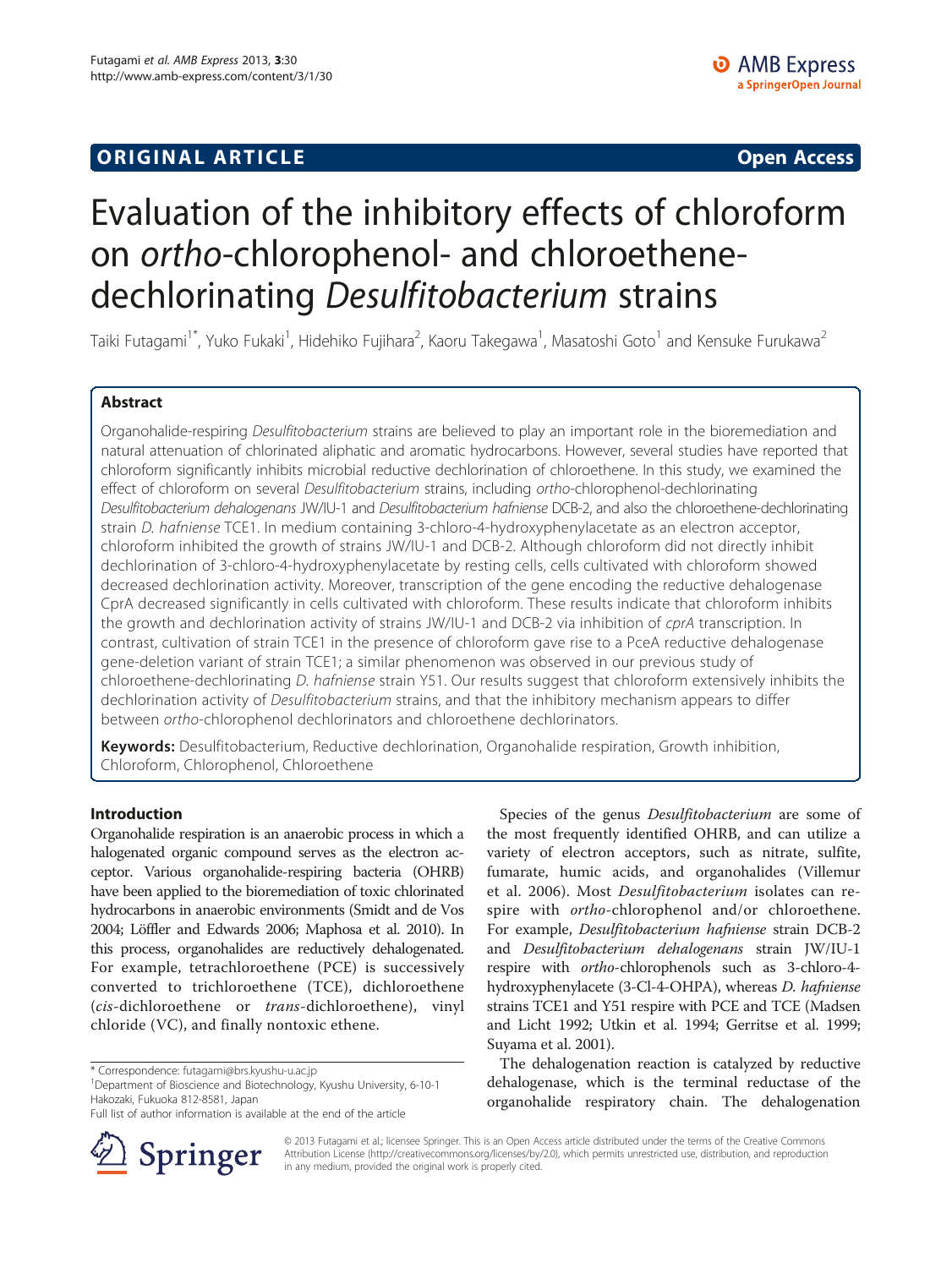spectrum of each OHRB is believed to be determined by the type of this key enzyme. Both D. dehalogenans strain JW/IU-1 and D. hafniense strain DCB-2 possess orthochlorophenol reductive dehalogenase (CprA), for which the corresponding gene cluster (consisting of cprA, cprB, cprC, cprD, cprE, cprK, cprT, and cprZ) has been identified (Smidt et al. [2000;](#page-7-0) Christiansen et al. [1998](#page-6-0); Kim et al. [2012\)](#page-6-0). On the other hand, D. hafniense strains TCE1 and Y51 possess the PCE reductive dehalogenase (PceA) gene cluster, which consists of pceA, pceB, pceC, and pceT (Maillard et al. [2005](#page-7-0); Suyama et al. [2002](#page-7-0); Furukawa et al. [2005](#page-6-0)). The pce genes are surrounded by two copies of nearly identical insertion sequence (IS) elements that contain a gene homologous to the IS256 family transposase; therefore, the *pce* genes can function as a typical composite transposon. In fact, several types of circular DNAs resulting from homologous recombination between two homologous IS elements and transposase-mediated excision and circularization have been identified in strains TCE1 and Y51 (Maillard et al. [2005](#page-7-0); Futagami et al. [2006a;](#page-6-0) Duret et al. [2012\)](#page-6-0).

The OHRB play a significant role in the detoxification of chlorinated hydrocarbons. However, chloroform (CF, trichloromethane), which is a common environmental pollutant that has both biotic and abiotic origins, reportedly inhibits microbial reductive dechlorination of chloroethene (Cappelletti et al. [2012](#page-6-0)). Bagley et al. [\(2000\)](#page-6-0) showed that CF at a concentration of  $4 \mu M$  completely inhibits degradation of PCE by a microcosm, while Duhamel et al. [\(2002\)](#page-6-0) showed that a chloroethene-dechlorinating microcosm containing Dehalococcoides species is inhibited by 2.5 μM CF, resulting in accumulation of VC. Inhibitory effects of CF on the chloroethene dechlorination activity of the OHRB isolate Dehalococcoides mccartyi strain 195, and on the activity of purified PceA reductive dehalogenase from Sulfurospirillum multivorans have also been reported (Maymó-Gatell et al. [2001](#page-7-0); Neumann et al. [1996;](#page-7-0) Löffler et al. [2013\)](#page-7-0). In the case of D. hafniense strain Y51, we found that two different PCE-nondechlorinating variants become dominant in the presence of CF. One of these variants (designated the LD variant) lost all pce genes due to homologous recombination between the two IS elements. The other nondechlorinating variant lost one IS element located upstream of the *pce* gene cluster, in which a portion of the promoter region is located. This type of variant, designated as SD variant, cannot express *pce* genes. Both of these variants, but especially the LD variant, become dominant in the presence of CF, which inhibits the growth of wild type strain Y51 at concentrations as low as 1 μM, while both the LD and SD variants can grow normally at CF concentrations as high as 1 mM (Futagami et al. [2006b](#page-6-0)).

Although the effects of CF on the reductive dechlorination of chloroethene have been studied, how CF affects ortho-chlorophenol dechlorination remains to be elucidated.

We therefore investigated the effect of CF on the growth, dechlorination activity, the genetic stability and transcription of the cprA gene in the ortho-chlorophenoldechlorinating bacteria D. dehalogenans strain JW/IU-1 and D. hafniense strain DCB-2. In addition, we investigated the effect of CF on the chloroethenedechlorinating bacterium *D. hafniense* strain TCE1, and compared the results to those from our previous study on *D. hafniense* strain Y51. We report here that CF strongly inhibits the dechlorination activity of Desulfitobacterium strains, and discuss the sigificance of the inhibitory effect of CF on ortho-chlorophenoldechlorinating and chloroethene-dechlorinating Desulfitobacterium strains.

## Materials and methods

#### Strains and cultivation

Desulfitobacterium dehalogenans strain JW/IU-1 (DSM 9161) and D. hafniense strains DCB-2 (DSM 10664) and TCE1 (DSM 12704) were obtained from the DSMZ microbe collection. Desulfitobacterium hafniense strain Y51 was previously isolated in our laboratory (Suyama et al. [2001](#page-7-0)). Strains JW/IU-1, DCB-2, TCE1, and Y51 were grown anaerobically at 30°C in MMYP medium (45.9 mM K<sub>2</sub>HPO<sub>4</sub>, 8.8 mM KH<sub>2</sub>PO<sub>4</sub>, 1.7 mM sodium citrate, 0.4 mM  $MgSO<sub>4</sub> \cdot 7H<sub>2</sub>O$ , yeast extract [2.0 g/L], 68.2 mM sodium pyruvate, and 4.0 μM resazurin sodium salt, pH 7.2) with 10 mM 3-Cl-4-OHPA or 5 mM sodium fumarate as an electron acceptor. CF was diluted in N,N-dimethylformamide and added to the culture medium to a final concentration of 1, 10, or 100 μM. Growth of all strains was assessed by optical density (OD) at 660 nm. Growth was assessed at least two times independently.

#### Dechlorination of 3-Cl-4-OHPA by resting cells

Resting cells were prepared from cultures of strains JW/ IU-1 and DCB2 grown in MMYP medium with 10 mM 3-Cl-4-OHPA and with or without 100 μM CF. The strains JW/IU-1 and DCB-2 were grown to late-log phase  $(OD_{660} = 0.2$  and 0.4, respectively) and the cells were harvested by centrifugation at  $4,000 \times g$  for 10 min at 4°C. The cell pellet was washed with buffer (45.9 mM  $K_2HPO_4$  and 8.8 mM  $KH_2PO_4$ , pH 7.5) and recentrifuged twice under the same conditions. The cells were then resuspended in phosphate buffer to an  $OD_{660}$ of 0.3. Dechlorination of 3-Cl-4-OHPA was measured in a 25-ml glass vial containing 5.0 ml of resting cell solution  $(OD_{660} = 0.25)$  containing 20 mM sodium pyruvate and 1.0 mM 3-Cl-4-OHPA. Each vial was sealed with a butyl rubber stopper and crimped. CF was added to a final concentration of 100 μM by syringe. All manipulations were performed under anaerobic conditions using centrifuge tubes with sealing caps (Nalgene, Rochester,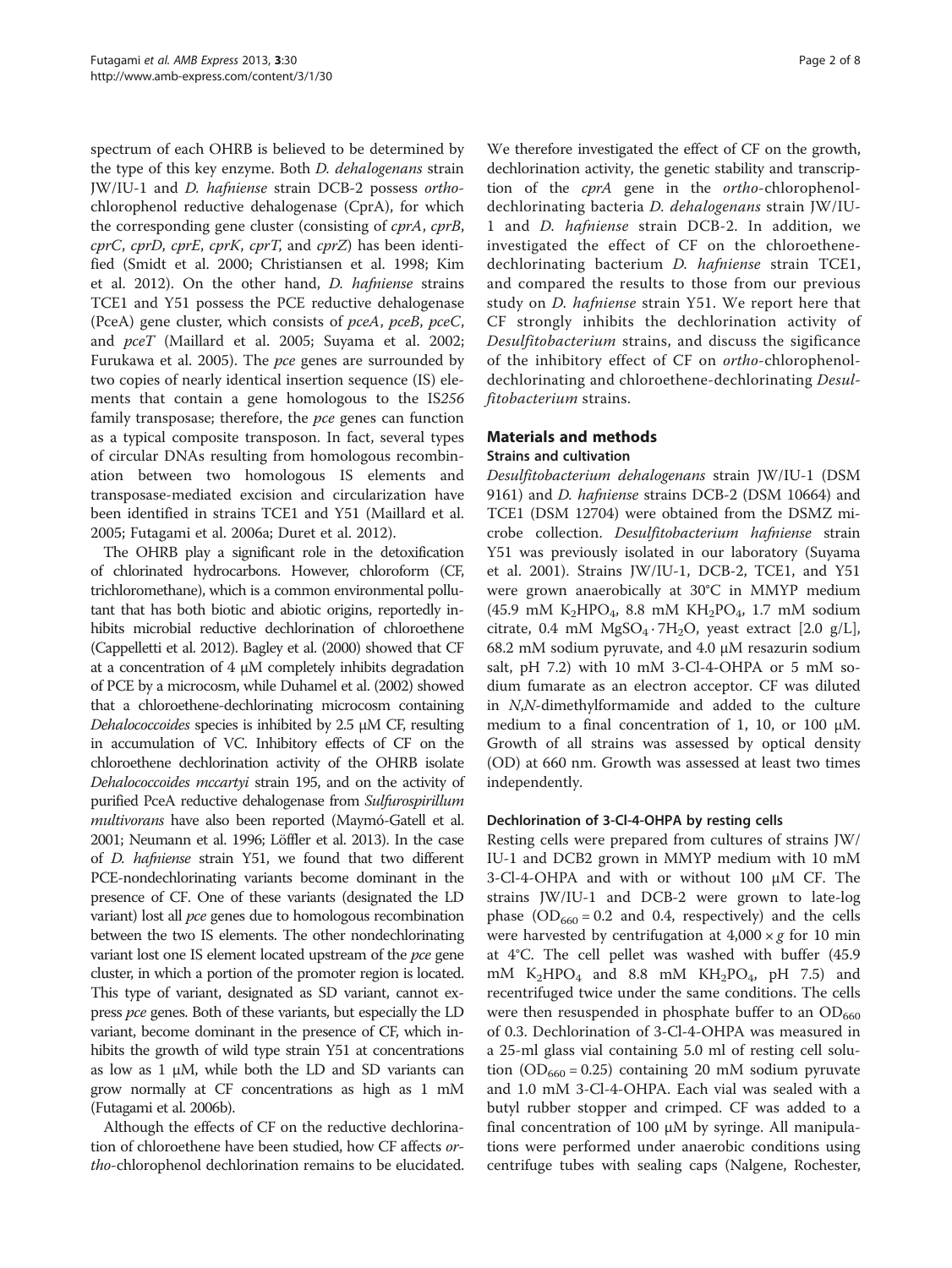NY) and an anaerobic grove box with an atmosphere of 85%  $N_2$ , 5.0%  $CO_2$ , and 10%  $H_2$ . The reaction mixtures were incubated at 30°C with shaking at 120 rpm. The reaction solutions were collected with a syringe and filtered through a 0.2-μm PTFE filter (Millex-LG, Millipore, Bedford, MA). The 3-Cl-4-OHPA remaining in solution was quantified by high-performance liquid chromatography (HPLC) on a system equipped with a Waters 2487 UV detector operated at 280 nm (Waters, Milford, MA) and a YMC Pack Pro C18 RS column (YMC, Kyoto, Japan). The mobile phase was acetonitrile-water-acetic acid (30:70:1), and the column was eluted isocratically at a flow rate of 1 ml/min. Dechlorination activity was measured in triplicate samples and the results shown are the mean and standard deviation.

#### Stability of the reductive dehalogenase genes

Strains JW/IU-1 and DCB-2 were cultivated in MMYP with 10 mM 3-Cl-4-OHPA and with or without 100 μM CF, and the cells were harvested at stationary phase. Genomic DNA was isolated according to established procedures (Wilson [1987](#page-7-0)), digested with EcoRI, subjected to agarose gel electrophoresis, and transferred onto a Biodyne B membrane (Pall Corporation, Pensacola, FL). Hybridization with digoxigenin (DIG)-labeled (Roche, Penzberg, Germany) DNA probes and detection by nitroblue tetrazolium/bromochloroindolylphosphate (NBT/BCIP) (Roche, Penzberg, Germany) were performed according to the manufacturer's instructions. The *cprBA* gene probe for strain JW/IU-1 and *cprA* gene probe for strain DCB-2 were amplified using the DdehalogF1-DdehalogR1 and DCB2F1-DCB2-R1 primer sets, respectively (Table 1).

Strains TCE1 and Y51 were cultivated in MMYP medium with 5 mM fumarate and with or without 100 μM CF and then harvested at stationary phase. Isolation of genomic DNA and Southern blot analysis were performed as described above. The DIG-labeled DNA probe used to detect the pceA gene was amplified as described previously (Futagami et al. [2006b\)](#page-6-0).

Table 1 Sequences of primers used in this study

| <b>Primer name</b> | Sequence (5'-3')                 | Reference  |
|--------------------|----------------------------------|------------|
| DdehalogF1         | <b>GCACTAATACTTGTGTATGTATTCC</b> | This study |
| DdehalogR1         | <b>GACCACTGCAATGAGTG</b>         | This study |
| DdehalogF2         | ATGAACCGCAGAAGCTTTCTG            | This study |
| DdehalogR2         | GGAACCAGGAATCTTCCTTG             | This study |
| DCB <sub>2F1</sub> | CATGAACCGCAGAAGCTTTC             | This study |
| DCB <sub>2R1</sub> | CAATGGTCTCCGTACCATAGC            | This study |

The sequences of GenBank accession numbers AF115542 and AY013365 were used for primer design.

#### Northern blot analysis of cprA transcripts

Strains JW/IU-1 and DCB-2 were cultivated in MMYP medium with 10 mM 3-Cl-4-OHPA and with or without 100 μM CF and then harvested at the logarithmic phase. Total RNA was isolated from cells using RNAiso reagent (Takara, Shiga, Japan) according to the manufacturer's protocol. The concentration of RNA was determined by measuring the absorbance at 260 nm with a spectrophotometer (UV-2550, Shimadzu, Kyoto, Japan). Total RNA (30 μg) was electrophoresed on a 1.0% agarose gel with 18% (vol/vol) formaldehyde and then transferred onto a Hybond N membrane (Amersham Biosciences, Buckinghamshire, UK). Hybridization with DIG-labeled cprA DNA probes and subsequent detection with NBT/BCIP were carried out according to the manufacturer's instructions. The cprA gene probe for strain JW/IU-1 and the cprA gene probe for strain DCB-2 were amplified using the primer sets DdehalogF2-DdehalogR2 and DCB2F1-DCB2-R1, respectively (Table 1).

#### Results

### Effect of CF on the growth of D. dehalogenans strain JW/ IU-1 and D. hafniense strain DCB-2

To evaluate the inhibitory effect of CF on the growth of strains JW/IU-1 and DCB-2, we examined growth curves for cells cultured with and without CF at a concentration of 1, 10, and 100 μM in medium containing fumarate or 3-Cl-4-OHPA as the electron acceptor (Figure [1\)](#page-3-0). In culture medium containing fumarate, the growth of strain JW/IU-1 was not inhibited by CF, even at a concentration of 100 μM, but in medium containing 3-Cl-4- OHPA, growth rate of strain JW/IU-1 was inhibited by 100 μM CF (Figure [1](#page-3-0)A). In contrast, CF caused extended lag phase and reduced cell yield of strain DCB-2 in a dose-dependent manner in the presence of fumarate or 3-Cl-4-OHPA (Figure [1](#page-3-0)B).

## Effect of CF on dechlorination of 3-Cl-4-OHPA by D. dehalogenans strain JW/IU-1 and D. hafniense strain DCB-2

In medium containing 3-Cl-4-OHPA as the electron acceptor, strains JW/IU-1 and DCB-2 grew by organohalide respiration using 3-Cl-4-OHPA. Because 100 μM CF significantly inhibited the growth rate of strain JW/IU-1 and caused the extended lag phase and the reduced cell yield of strain DCB-2 in medium containing 3-Cl-4-OHPA (Figure [1](#page-3-0)), we investigated the effect of CF on dechlorination of 3-Cl-4-OHPA by resting cells prepared from strains JW/IU-1 and DCB-2 cultivated with or without 100 μM CF (Figure [2\)](#page-3-0). The results of dechlorination assays showed that dechlorination of 3-Cl-4-OHPA by resting cells of strains JW/IU-1 and DCB-2 initially grown in the absence of CF was similar in both the presence and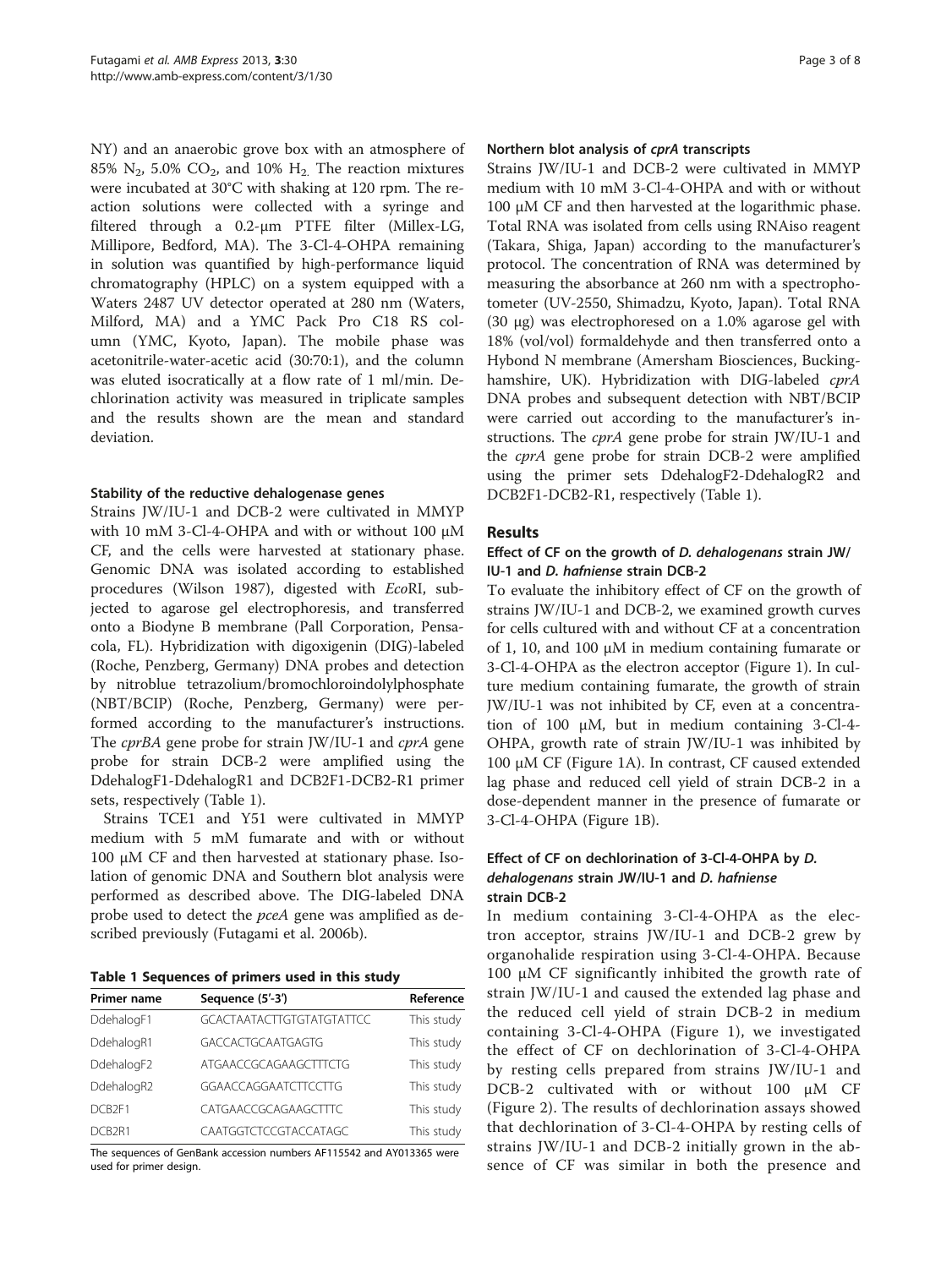<span id="page-3-0"></span>

absence of 100 μM CF, indicating that 3-Cl-4-OHPA dehalogenase is not affected by CF. However, the dechlorination activity of resting cells of strains JW/ IU-1 and DCB-2 initially grown in the presence of 100 μM CF was lower than that of resting cells cultivated without CF.

## Effect of CF on the stability and transcription of cprA in D. dehalogenans strain JW/IU-1 and D. hafniense strain DCB-2

Because strains JW/IU-1 and DCB-2 cultivated with 100 μM CF showed reduced dechlorination activity (Figure 2), we investigated the effect of CF on the

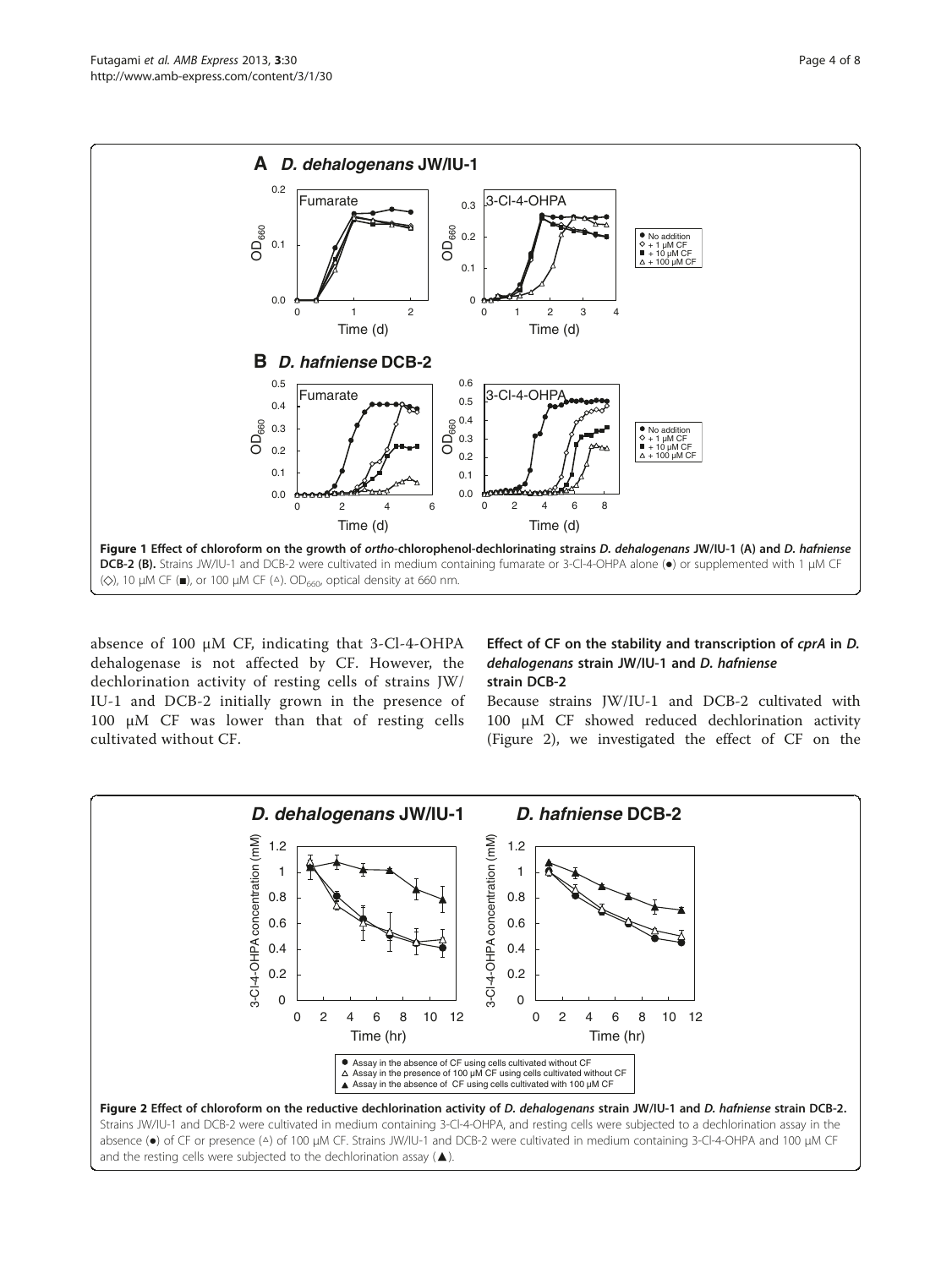<span id="page-4-0"></span>stability and transcription of the *cprA* gene (Figure 3). Strains JW/IU-1 and DCB-2 cultivated in medium containing 3-Cl-4-OHPA with or without 100 μM CF were examined by Southern blot analysis. The cprBA and cprA genes were used as probes for strains JW/IU-1 and DCB-2, respectively. A fragment of DNA of ca. 7.0 kb from strain JW/IU-1 and fragments of ca. 5.5 and 1.9 kb from strain DCB-2 were detected, and the signal intensities measured for these fragments were the same for cells cultivated with or without CF (Figure 3). This result suggested that CF does not affect the structure of the cpr genes of strains JW/IU-1 and DCB-2.

In contrast, CF did affect the transcription of the cprA gene in strains JW/IU-1 and DCB-2 (Figure 3). The RNAs extracted from strains JW/IU-1 and DCB-2 cultivated in medium containing 3-Cl-4-OHPA and with or without 100 μM CF were subjected to northern blot analysis using cprA as a probe. The signal intensity of the cprA transcript from cells of strains JW/IU-1 and DCB-2 grown in the presence of CF was significantly lower than that of cells grown in the absence of CF. This result agreed with the reduction in 3-Cl-4-OHPA dechlorination activity of strains JW/IU-1 and DCB-2 when cells were grown in the presence of 100 μM CF (Figure [2](#page-3-0)).

#### Effect of CF on the growth and pceA-stability of D. hafniense TCE1

We also investigated the effect of CF on D. hafniense TCE1. This strain dechlorinates PCE and TCE and has a pce gene cluster similar to that of *D. hafniense* strain Y51 (Maillard et al. [2005](#page-7-0); Futagami et al. [2006a](#page-6-0)). In the case of strain Y51, CF significantly inhibited the growth of wild type cells, but did not inhibit the growth of the PCE-nondechlorinating LD and SD variants missing the pce gene cluster or pceA promoter sequence, respectively

(Futagami et al. [2006b](#page-6-0)). We first examined the effect of CF on the growth of strain TCE1 (Figure [4](#page-5-0)A). Cells of strain TCE1 were inoculated into medium with or without 100 μM CF and their growth was monitored. A growth lag of ca. 24 h was observed in the presence of CF, but the cells grew normally after this prolonged lag phase. This result was similar to that observed previously for D. hafniense Y51 (Futagami et al. [2006b](#page-6-0)).

Next, we examined the effect of CF on the stability of the *pce* gene cluster in *D. hafniense* TCE1, and compared the results to those obtained previously with D. hafniense Y51 (Figure [4](#page-5-0)B). Genomic DNA was extracted from cells cultivated with or without 100 μM CF and then subjected to Southern blot analysis using pceA as a probe. Southern blot analysis was used previously to detect the varieties of genetic alterations in pce gene clusters caused by IS elements in strains TCE1 and Y51 (Maillard et al., [2005;](#page-7-0) Futagami et al. [2006a;](#page-6-0) Futagami et al. [2006b](#page-6-0)) (Figure [4](#page-5-0)C). In the case of wild type strain Y51, a 5.0 kb fragment was detected in cells cultivated in the absence of CF, but in cells cultivated with CF the intensity of this 5.0 kb band was significantly reduced and a 3.5 kb band was detected (Figure [4](#page-5-0)B). The 3.5 kb fragment was derived from a PCE-nondechlorinating SD variant that emerged following deletion of the IS element located upstream of the pceA gene, as described previously (Figure [4C](#page-5-0)) (Futagami et al. [2006b\)](#page-6-0).

In the case of strain TCE1, DNA bands of 9.4 kb and 6.0 kb were detected when the cells were cultivated in the absence of CF. The 9.4-kb DNA fragment was derived from chromosomal DNA containing pceA, whereas the 6.0-kb DNA fragment was derived from circular DNA containing *pceA*, which was generated by homologous recombination between the two identical IS elements, as shown in Figure [4C](#page-5-0) (Maillard et al. [2005](#page-7-0)). The intensity of these two *pce*-containing bands was

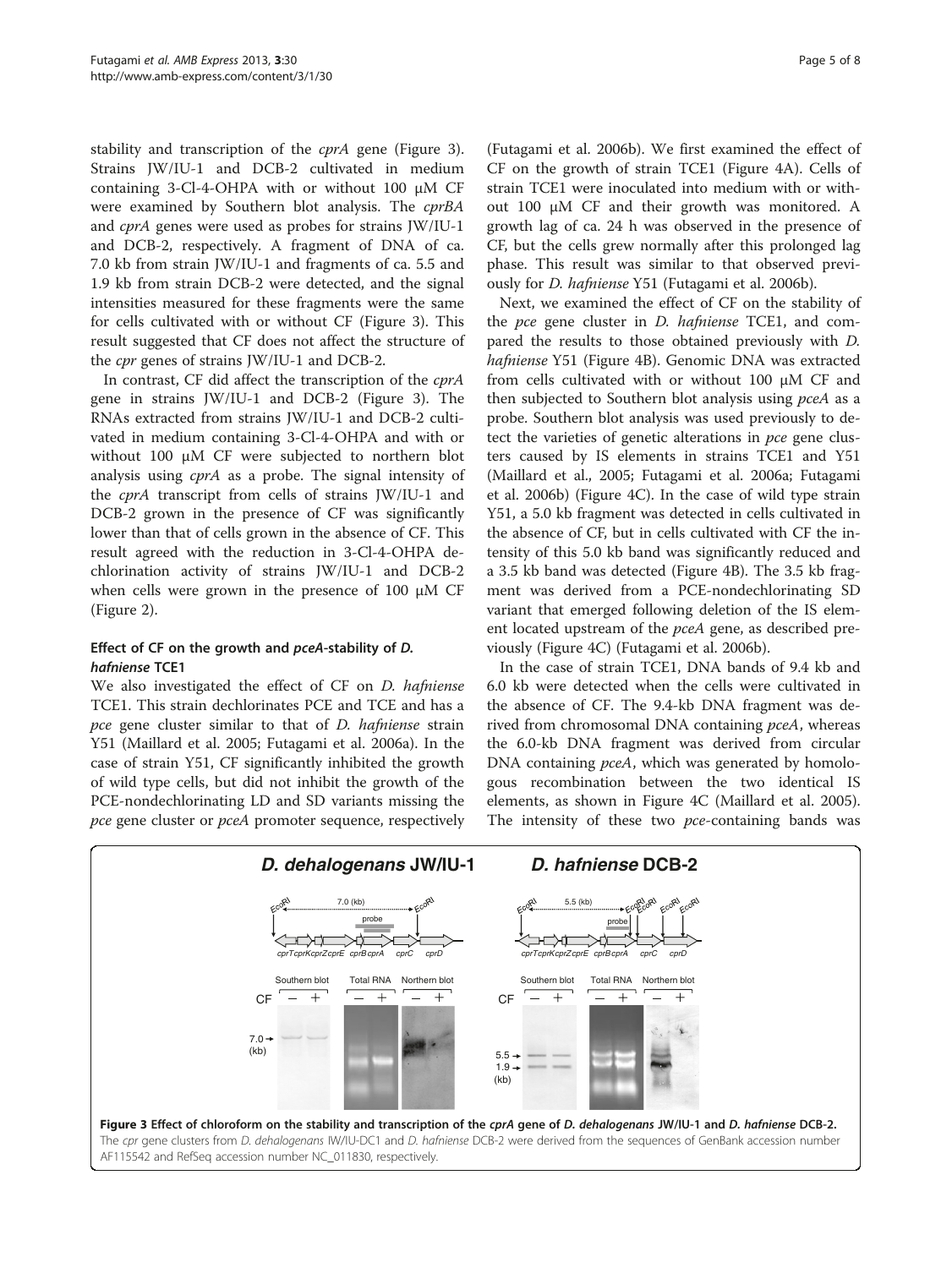<span id="page-5-0"></span>

significantly reduced when strain TCE1 was cultivated in the presence of CF, indicating that the pce-deletion mutant became dominant after the cells were cultivated in the presence of CF. Thus, the pce gene cluster is very unstable, and is deleted in the presence of CF in both strains Y51 and TCE1.

#### **Discussion**

In this study, we investigated the effects of CF on the ortho-chlorophenol-dechlorinating bacteria D. dehalogenans strain JW/IU-1 and D. hafniense strain DCB-2. The growth of both strains was inhibited by CF at a concentration of 100 μM in medium containing 3-Cl-4-OHPA as the electron acceptor (Figure [1](#page-3-0)). It is noteworthy that 100 μM CF did not directly inhibit the dechlorination of 3-Cl-4-OHPA by resting cells (Figure [2\)](#page-3-0). However, the dechlorination activity of cells cultivated in the presence of 100 μM CF was lower than that of cells cultivated in the absence of CF. This reduction in dechlorination activity was due to decreased transcription of *cprA* in the presence of CF (Figure [3\)](#page-4-0). These results suggest that inhibition of growth mediated by CF in medium containing 3-Cl-4- OHPA is due to inhibition of CprA expression, as this

protein is essential for organohalide respiration utilizing 3-Cl-4-OHPA.

In strains JW/IU-1 and DCB-2, transcription of the cpr genes is strictly regulated by CprK, which is a member of the cAMP-binding protein-fumarate nitrate reduction regulatory protein (CPR-FNR) family of transcriptional factors (Pop et al. [2004;](#page-7-0) Gabor et al. [2006](#page-6-0)). The interaction of a chlorinated aromatic substrate such as 3-Cl-4-OHPA with the effector domain of CprK triggers binding of CprK to a DNA sequence called the dehalobox. Binding of CprK to the dehalobox leads to transcriptional activation of the *cpr* gene cluster. Thus, CF might act as a competitive inhibitor of 3-Cl-4-OHPA, keeping CprK in an inactivated state.

The above-described mechanism through which CF inhibits the growth of *Desulfitobacterium* is supported by the observed differences in the degree that CF inhibited the growth of strain JW/IU-1 under different cultivation conditions. In the presence of 100 μM CF, growth rate of JW/IU-1 was inhibited in medium containing 3-Cl-4-OHPA, but not in medium containing fumarate as the electron acceptor, which may be explained by that the expression of CprA is not required for fumarate respiration. In fact, it was demonstrated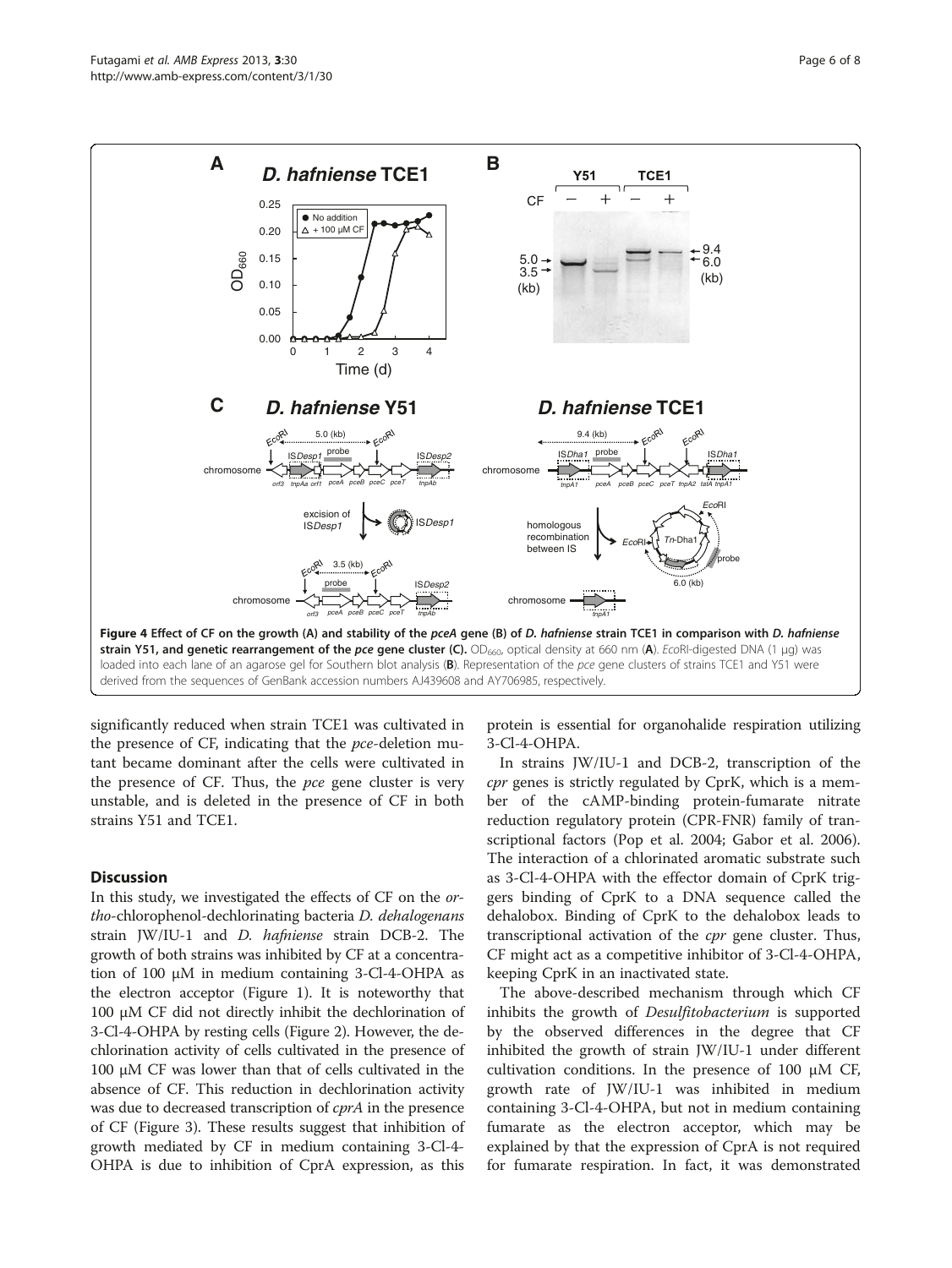<span id="page-6-0"></span>that the transcriptional level of cprA in the medium containing fumarate as an electron acceptor was significantly lower than that in a medium containing 3-Cl-4- OHPA as an electron acceptor (Smidt et al. [2000\)](#page-7-0). On the other hand, CF inhibited the growth of strain DCB-2 to a greater degree than strain JW/IU-1. Even at a concentration as low as  $1 \mu M$ , CF inhibited the growth of strain DCB-2 in medium containing either 3-Cl-4- OHPA or fumarate. Moreover, CF inhibited the growth rate of strain JW/IU-1, whereas CF caused both the extended lag phase and the reduced cell yield of strain DCB-2. This result indicates that a direct toxic effect of CF on the overall fitness of the cells of strain DCB-2 also present. Similar inhibitory effects of organic solvents have been observed for anaerobic bacteria (Duldhardt et al. 2007; Duldhardt et al. 2010).

CF inhibited the growth of the PCE- and TCEdechlorinator D. hafniense strain TCE1. This result was similar to that observed in our previous study involving D. hafniense strain Y51 (Futagami et al. 2006b). Southern blot analysis using pceA as a probe showed that the signal intensity associated with pceA decreased significantly when cells of strain TCE1 were cultivated in the presence of CF, indicating that the pceA-deletion variant became dominant. Although the pce genes of strains TCE1 and Y51 are very similar (>99%, including the intergenic regions) (Maillard et al. [2005;](#page-7-0) Futagami et al. 2006a) and CF had a similar inhibitory effect on the growth of both strains, one difference was the occurrence of the circular  $T_n$ -Dha1 DNA element containing the entire pce gene cluster (Figure [4](#page-5-0)B and C). The band derived from the *Tn*-Dha1 element formed by homologous recombination between the two identical IS elements was detected by Southern blot analysis, as described previously (Maillard et al. [2005](#page-7-0)). Strain Y51 also has the same type of circular element, designated TnDesp1 (Futagami et al. 2006a), with a predicted band size on Southern blotting of ca. 6.5 kb. However, no 6.5 kb DNA band was detected under the cultivation conditions used in this study, indicating that the efficiency of excision by homologous recombination between the IS elements and/or the stability of the circular elements of strains TCE1 and Y51 might be different.

In conclusion, CF had a negative effect on all the Desulfitobacterium strains tested, including D. dehalogenans strain JW/IU-1, D. hafniense strain DCB-2, and D. hafniense strain TCE1. Because the *Desulfitobacterium* play a significant role in microbial reductive dechlorination, the presence of CF in the environment could be detrimental to bioremediation efforts aimed at other halogenated hydrocarbons. The degradation of CF through organohalide respiration and fermentation by Dehalobacter spp. was recently reported (Grostern et al. 2010; Lee et al. [2012](#page-7-0)). The results of these studies could be important for developing effective strategies for the bioremediation of halogenated compounds in anaerobic environments.

#### Competing interest

The authors declare that they have no competing interests.

#### Acknowledgments

This work was supported in part by a Ministry of Education, Science, Sports and Culture Grant-in-Aid for Scientific Research (C) (no. 22580382, to K.F.). The cost of publication was supported in part by the Research Grant for Young Investigators of Faculty of Agriculture, Kyushu University.

#### Author details

<sup>1</sup>Department of Bioscience and Biotechnology, Kyushu University, 6-10-1 Hakozaki, Fukuoka 812-8581, Japan. <sup>2</sup>Department of Food and Bioscience, Faculty of Food Science and Nutrition, Beppu University, Kitaishigaki 82, Beppu, Oita 874-8501, Japan.

#### Received: 30 March 2013 Accepted: 21 May 2013 Published: 27 May 2013

#### References

- Bagley DM, Lalonde M, Kaseros V, Stasiuk KE, Sleep BE (2000) Acclimation of anaerobic systems to biodegrade tetrachloroethene in the presence of carbon tetrachloride and chloroform. Water Res 34:171–178
- Cappelletti M, Frascari D, Zannoni D, Fedi S (2012) Microbial degradation of chloroform. Appl Microbiol Biotechnol 96:1395–1409
- Christiansen N, Ahring BK, Wohlfarth G, Diekert G (1998) Purification and characterization of the 3-chloro-4-hydroxy-phenylacetate reductive dehalogenase of Desulfitobacterium hafniense. FEBS Lett 436:159–162
- Duhamel M, Wehr SD, Yu L, Rizvi H, Seepersad D, Dworatzek S, Cox EE, Edwards EA (2002) Comparison of anaerobic dechlorinating enrichment cultures maintained on tetrachloroethene, trichloroethene, cis-dichloroethene and vinyl chloride. Water Res 36:4193–4202
- Duldhardt I, Nijenhuis I, Schauer F, Heipieper HJ (2007) Anaerobically grown Thauera aromatica, Desulfococcus multivorans, Geobacter sulfurreducens are more sensitive towards organic solvents than aerobic bacteria. Appl Microbiol Biotechnol 77:705–711
- Duldhardt I, Gaebel J, Chrzanowski L, Nijenhuis I, Härtig C, Schauer F, Heipieper HJ (2010) Adaptation of anaerobically grown Thauera aromatica, Geobacter sulfurreducens and Desulfococcus multivorans to organic solvents on the level of membrane fatty acid composition. Microb Biotechnol 3:201–209
- Duret A, Holliger C, Maillard J (2012) The physiological opportunism of Desulfitobacterium hafniense strain TCE1 towards organohalide respiration with tetrachloroethene. Appl Environ Microbiol 78:6121–6127
- Furukawa K, Suyama A, Tsuboi Y, Futagami T, Goto M (2005) Biochemical and molecular characterization of a tetrachloroethene dechlorinating Desulfitobacterium sp. strain Y51: a review. J Ind Microbiol Biotechnol 32:534–541
- Futagami T, Tsuboi Y, Suyama A, Goto M, Furukawa K (2006a) Emergence of two types of nondechlorinating variants in the tetrachloroethene-halorespiring Desulfitobacterium sp. strain Y51. Appl Microbiol Biotechnol 70:720–728
- Futagami T, Yamaguchi T, Nakayama S, Goto M, Furukawa K (2006b) Effects of chloromethanes on growth of and deletion of the pce gene cluster in dehalorespiring Desulfitobacterium hafniense strain Y51. Appl Environ Microbiol 72:5998–6003
- Gabor K, Verissimo CS, Cyran BC, Ter Horst P, Meijer NP, Smidt H, de Vos WM, van der Oost J (2006) Characterization of CprK1, a CRP/FNR-type transcriptional regulator of halorespiration from Desulfitobacterium hafniense. J Bacteriol 188:2604–2613
- Gerritse J, Drzyzga O, Kloetstra G, Keijmel M, Wiersum LP, Hutson R, Collins MD, Gottschal JC (1999) Influence of different electron donors and acceptors on dehalorespiration of tetrachloroethene by Desulfitobacterium frappieri TCE1. Appl Environ Microbiol 65:5212–5221
- Grostern A, Duhamel M, Dworatzek S, Edwards EA (2010) Chloroform respiration to dichloromethane by a Dehalobacter population. Environ Microbiol 12:1053–1060
- Kim SH, Harzman C, Davis JK, Hutcheson R, Broderick JB, Marsh TL, Tiedje JM (2012) Genome sequence of Desulfitobacterium hafniense DCB-2, a Gram-positive anaerobe capable of dehalogenation and metal reduction. BMC Microbiol 12:21, 2180-12-21